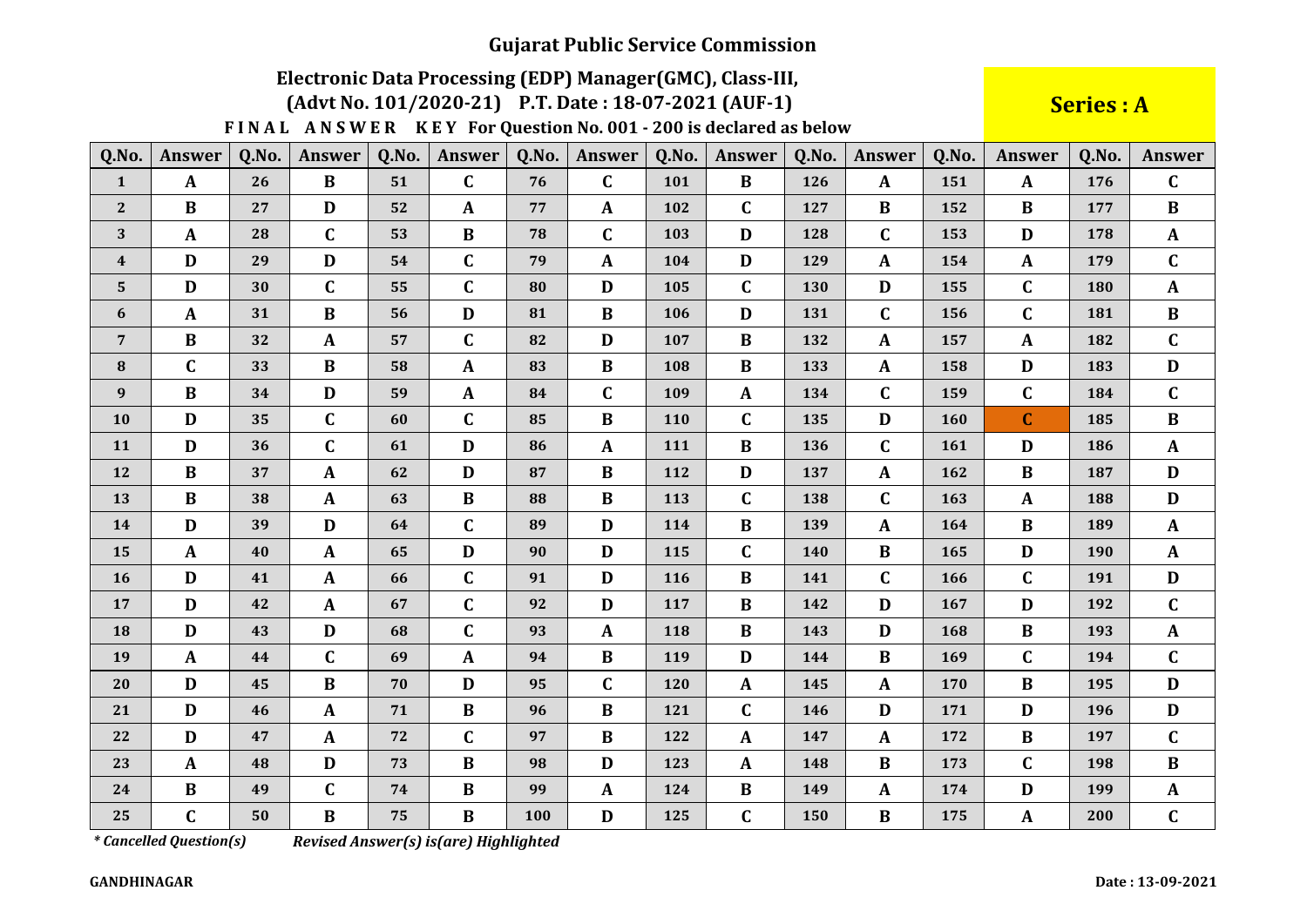# Electronic Data Processing (EDP) Manager (GMC), Class-III,

(Advt No. 101/2020-21) P.T. Date: 18-07-2021 (AUF-1)

FINAL ANSWER KEY For Question No. 001 - 200 is declared as below

**Series: B** 

| Q.No.            | Answer       | Q.No. | Answer       | Q.No. | <b>Answer</b> | Q.No. | <b>Answer</b> | Q.No. | <b>Answer</b> | Q.No. | <b>Answer</b> | Q.No. | <b>Answer</b> | Q.No.      | Answer       |
|------------------|--------------|-------|--------------|-------|---------------|-------|---------------|-------|---------------|-------|---------------|-------|---------------|------------|--------------|
| $\mathbf{1}$     | $\mathbf C$  | 26    | $\mathbf{C}$ | 51    | D             | 76    | $\bf{B}$      | 101   | $\mathbf{C}$  | 126   | $\mathbf{A}$  | 151   | $\bf{B}$      | 176        | $\mathbf{C}$ |
| $\mathbf{2}$     | $\mathbf{A}$ | 27    | $\mathbf{A}$ | 52    | D             | 77    | $\bf{B}$      | 102   | A             | 127   | $\bf{B}$      | 152   | C             | 177        | $\bf{B}$     |
| 3                | $\bf{B}$     | 28    | $\mathbf C$  | 53    | $\mathbf{A}$  | 78    | D             | 103   | $\mathbf{A}$  | 128   | $\mathbf{C}$  | 153   | D             | 178        | $\mathbf{A}$ |
| $\boldsymbol{4}$ | $\mathbf C$  | 29    | $\mathbf{A}$ | 54    | $\bf{B}$      | 79    | $\mathbf{A}$  | 104   | $\mathbf C$   | 129   | A             | 154   | $\mathbf C$   | 179        | $\mathbf C$  |
| $\mathbf 5$      | $\mathbf C$  | 30    | D            | 55    | $\mathbf C$   | 80    | D             | 105   | D             | 130   | D             | 155   | B             | 180        | $\mathbf{A}$ |
| 6                | D            | 31    | $\mathbf{A}$ | 56    | $\bf{B}$      | 81    | $\bf{B}$      | 106   | $\mathbf C$   | 131   | $\bf{B}$      | 156   | $\mathbf{A}$  | 181        | D            |
| $\overline{7}$   | $\mathbf C$  | 32    | $\bf{B}$     | 57    | D             | 82    | $\mathbf{A}$  | 107   | $\mathbf{A}$  | 132   | D             | 157   | D             | 182        | $\bf{B}$     |
| 8                | $\mathbf{A}$ | 33    | $\mathbf{A}$ | 58    | $\mathbf C$   | 83    | $\bf{B}$      | 108   | $\mathbf C$   | 133   | $\mathbf{C}$  | 158   | D             | 183        | $\mathbf{A}$ |
| 9                | $\mathbf{A}$ | 34    | D            | 59    | D             | 84    | D             | 109   | A             | 134   | B             | 159   | $\mathbf{A}$  | 184        | $\bf{B}$     |
| 10               | $\mathbf C$  | 35    | D            | 60    | $\mathbf C$   | 85    | C             | 110   | $\bf{B}$      | 135   | $\mathbf C$   | 160   | $\mathbf{A}$  | 185        | D            |
| 11               | D            | 36    | $\mathbf{A}$ | 61    | $\bf{B}$      | 86    | $\mathbf C$   | 111   | $\mathbf C$   | 136   | $\bf{B}$      | 161   | $\mathbf D$   | 186        | $\mathbf C$  |
| 12               | D            | 37    | B            | 62    | D             | 87    | $\mathbf{A}$  | 112   | D             | 137   | $\bf{B}$      | 162   | C             | 187        | D            |
| 13               | $\bf{B}$     | 38    | $\mathbf C$  | 63    | $\bf{B}$      | 88    | $\mathbf{A}$  | 113   | D             | 138   | $\bf{B}$      | 163   | $\mathbf{A}$  | 188        | $\bf{B}$     |
| 14               | $\mathbf C$  | 39    | $\bf{B}$     | 64    | $\mathbf C$   | 89    | D             | 114   | $\bf{B}$      | 139   | D             | 164   | $\mathbf C$   | 189        | $\mathbf{C}$ |
| 15               | D            | 40    | $\mathbf{D}$ | 65    | B             | 90    | $\mathbf{A}$  | 115   | $\mathbf{A}$  | 140   | $\mathbf{A}$  | 165   | $\mathbf{D}$  | <b>190</b> | $\bf{B}$     |
| <b>16</b>        | $\mathbf C$  | 41    | D            | 66    | $\mathbf{A}$  | 91    | $\mathbf{A}$  | 116   | D             | 141   | B             | 166   | D             | 191        | $\mathbf{A}$ |
| 17               | $\mathbf C$  | 42    | $\bf{B}$     | 67    | $\bf{B}$      | 92    | $\mathbf{A}$  | 117   | $\mathbf{A}$  | 142   | $\mathbf{C}$  | 167   | C             | 192        | $\bf{B}$     |
| 18               | $\mathbf C$  | 43    | $\bf{B}$     | 68    | $\bf{B}$      | 93    | $\mathbf D$   | 118   | $\bf{B}$      | 143   | D             | 168   | B             | 193        | D            |
| 19               | $\mathbf{A}$ | 44    | D            | 69    | D             | 94    | $\mathbf C$   | 119   | $\mathbf{A}$  | 144   | D             | 169   | $\mathbf{A}$  | 194        | $\mathbf{A}$ |
| 20               | D            | 45    | $\mathbf{A}$ | 70    | D             | 95    | $\bf{B}$      | 120   | $\bf{B}$      | 145   | $\mathbf{C}$  | 170   | $\mathbf C$   | 195        | $\mathbf C$  |
| 21               | $\bf{B}$     | 46    | D            | 71    | D             | 96    | $\mathbf{A}$  | 121   | $\mathbf C$   | 146   | D             | 171   | $\mathbf D$   | 196        | $\mathbf C$  |
| 22               | $\mathbf C$  | 47    | $\mathbf{D}$ | 72    | D             | 97    | $\mathbf{A}$  | 122   | A             | 147   | $\bf{B}$      | 172   | $\bf{B}$      | 197        | $\mathbf{A}$ |
| 23               | $\bf{B}$     | 48    | D            | 73    | $\mathbf{A}$  | 98    | D             | 123   | $\mathbf{A}$  | 148   | $\bf{B}$      | 173   | $\mathbf C$   | 198        | D            |
| 24               | $\bf{B}$     | 49    | $\mathbf{A}$ | 74    | B             | 99    | $\mathbf C$   | 124   | $\bf{B}$      | 149   | $\mathbf{A}$  | 174   | $\mathbf D$   | 199        | $\mathbf{C}$ |
| 25               | $\bf{B}$     | 50    | $\mathbf D$  | 75    | $\mathbf C$   | 100   | $\bf{B}$      | 125   | $\mathbf C$   | 150   | $\mathbf{C}$  | 175   | $\mathbf{A}$  | 200        | $\mathbf C$  |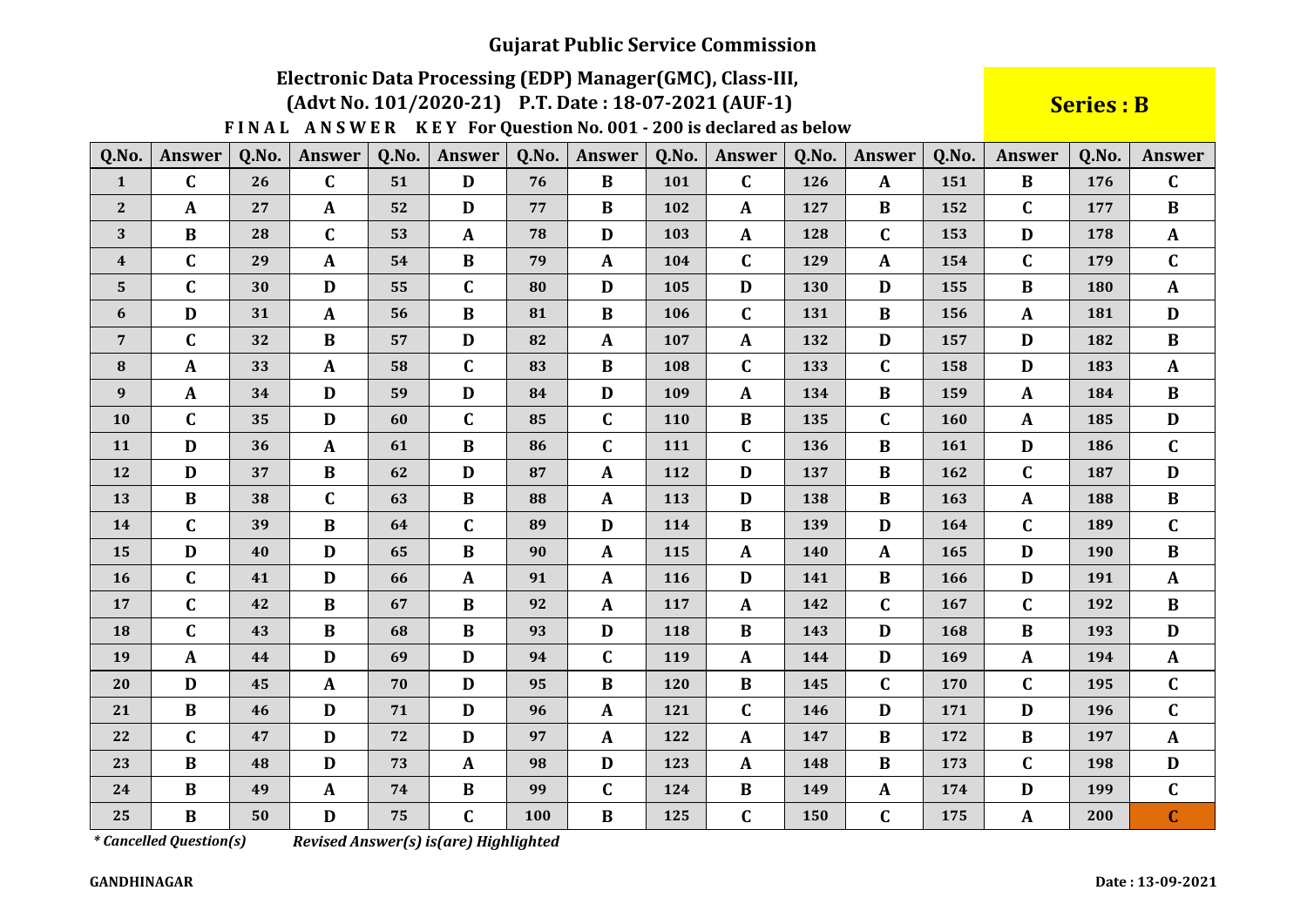# Electronic Data Processing (EDP) Manager (GMC), Class-III,

(Advt No. 101/2020-21) P.T. Date: 18-07-2021 (AUF-1)

FINAL ANSWER KEY For Question No. 001 - 200 is declared as below

Series : C

| Q.No.            | <b>Answer</b> | Q.No. | <b>Answer</b> | Q.No. | Answer       | Q.No. | <b>Answer</b> | Q.No. | Answer       | Q.No. | Answer       | Q.No. | <b>Answer</b> | Q.No. | Answer       |
|------------------|---------------|-------|---------------|-------|--------------|-------|---------------|-------|--------------|-------|--------------|-------|---------------|-------|--------------|
| $\mathbf{1}$     | $\bf{B}$      | 26    | $\mathbf{A}$  | 51    | D            | 76    | D             | 101   | $\mathbf C$  | 126   | D            | 151   | D             | 176   | D            |
| $\mathbf{2}$     | $\mathbf{A}$  | 27    | $\bf{B}$      | 52    | $\bf{B}$     | 77    | C             | 102   | A            | 127   | $\mathbf{A}$ | 152   | $\bf{B}$      | 177   | $\mathbf C$  |
| 3                | $\bf{B}$      | 28    | $\bf{B}$      | 53    | $\bf{B}$     | 78    | $\mathbf{A}$  | 103   | A            | 128   | B            | 153   | $\mathbf C$   | 178   | $\bf{B}$     |
| $\boldsymbol{4}$ | D             | 29    | D             | 54    | D            | 79    | $\mathbf{A}$  | 104   | B            | 129   | $\mathbf{A}$ | 154   | D             | 179   | $\mathbf{A}$ |
| $\overline{5}$   | $\mathbf C$   | 30    | D             | 55    | $\mathbf{A}$ | 80    | $\mathbf C$   | 105   | $\mathbf C$  | 130   | $\bf{B}$     | 155   | $\mathbf{A}$  | 180   | $\mathbf C$  |
| 6                | $\mathbf C$   | 31    | D             | 56    | D            | 81    | D             | 106   | $\mathbf{A}$ | 131   | $\bf{B}$     | 156   | $\mathbf{C}$  | 181   | $\mathbf{A}$ |
| $\overline{7}$   | $\mathbf{A}$  | 32    | $\mathbf{D}$  | 57    | D            | 82    | D             | 107   | $\bf{B}$     | 132   | $\mathbf{C}$ | 157   | $\bf{B}$      | 182   | $\bf{B}$     |
| 8                | $\mathbf{A}$  | 33    | $\mathbf{A}$  | 58    | D            | 83    | $\bf{B}$      | 108   | $\mathbf C$  | 133   | D            | 158   | $\mathbf{A}$  | 183   | D            |
| 9                | D             | 34    | $\bf{B}$      | 59    | $\mathbf{A}$ | 84    | $\mathbf C$   | 109   | $\mathbf{A}$ | 134   | D            | 159   | $\mathbf C$   | 184   | $\mathbf{A}$ |
| 10               | $\mathbf{A}$  | 35    | $\mathbf C$   | 60    | D            | 85    | D             | 110   | D            | 135   | $\mathbf C$  | 160   | $\mathbf{A}$  | 185   | $\mathbf C$  |
| 11               | $\mathbf{A}$  | 36    | $\bf{B}$      | 61    | D            | 86    | $\mathbf C$   | 111   | $\mathbf C$  | 136   | D            | 161   | $\bf{B}$      | 186   | $\mathbf{C}$ |
| 12               | $\mathbf{A}$  | 37    | $\bf{B}$      | 62    | D            | 87    | $\mathbf C$   | 112   | $\mathbf{A}$ | 137   | $\bf{B}$     | 162   | $\mathbf{C}$  | 187   | $\mathbf{A}$ |
| 13               | D             | 38    | D             | 63    | $\mathbf{A}$ | 88    | $\mathbf C$   | 113   | $\mathbf{A}$ | 138   | $\bf{B}$     | 163   | $\mathbf D$   | 188   | D            |
| 14               | $\mathbf C$   | 39    | $\mathbf{A}$  | 64    | $\bf{B}$     | 89    | $\mathbf{A}$  | 114   | $\mathbf C$  | 139   | $\mathbf{A}$ | 164   | $\mathbf C$   | 189   | $\mathbf C$  |
| 15               | $\bf{B}$      | 40    | D             | 65    | $\mathbf C$  | 90    | D             | 115   | D            | 140   | $\mathbf C$  | 165   | B             | 190   | $\mathbf{C}$ |
| 16               | $\mathbf{A}$  | 41    | $\mathbf{A}$  | 66    | $\bf{B}$     | 91    | $\bf{B}$      | 116   | $\mathbf C$  | 141   | $\bf{B}$     | 166   | $\mathbf{A}$  | 191   | D            |
| 17               | $\mathbf{A}$  | 42    | $\bf{B}$      | 67    | D            | 92    | $\mathbf C$   | 117   | A            | 142   | D            | 167   | D             | 192   | $\bf{B}$     |
| 18               | D             | 43    | $\mathbf{A}$  | 68    | $\mathbf C$  | 93    | $\bf{B}$      | 118   | $\mathbf C$  | 143   | $\mathbf C$  | 168   | D             | 193   | ${\bf A}$    |
| 19               | $\mathbf C$   | 44    | D             | 69    | D            | 94    | $\bf{B}$      | 119   | A            | 144   | $\bf{B}$     | 169   | $\mathbf{A}$  | 194   | $\bf{B}$     |
| 20               | $\bf{B}$      | 45    | D             | 70    | $\mathbf C$  | 95    | $\bf{B}$      | 120   | $\bf{B}$     | 145   | $\mathbf{C}$ | 170   | $\mathbf A$   | 195   | $\mathbf{D}$ |
| 21               | $\bf{B}$      | 46    | $\mathbf{A}$  | 71    | $\mathbf C$  | 96    | C             | 121   | $\mathbf C$  | 146   | B            | 171   | D             | 196   | $\mathbf{C}$ |
| 22               | D             | 47    | $\bf{B}$      | 72    | A            | 97    | $\mathbf{A}$  | 122   | D            | 147   | $\bf{B}$     | 172   | $\mathbf C$   | 197   | D            |
| 23               | $\bf{B}$      | 48    | $\mathbf C$   | 73    | $\bf{B}$     | 98    | $\mathbf C$   | 123   | D            | 148   | $\bf{B}$     | 173   | $\mathbf{A}$  | 198   | $\bf{B}$     |
| 24               | $\mathbf C$   | 49    | $\bf{B}$      | 74    | $\mathbf C$  | 99    | $\mathbf{A}$  | 124   | $\bf{B}$     | 149   | D            | 174   | $\mathbf C$   | 199   | $\mathbf C$  |
| 25               | $\bf{B}$      | 50    | D             | 75    | $\mathbf C$  | 100   | D             | 125   | $\mathbf{A}$ | 150   | $\mathbf{A}$ | 175   | $\mathbf{D}$  | 200   | $\bf{B}$     |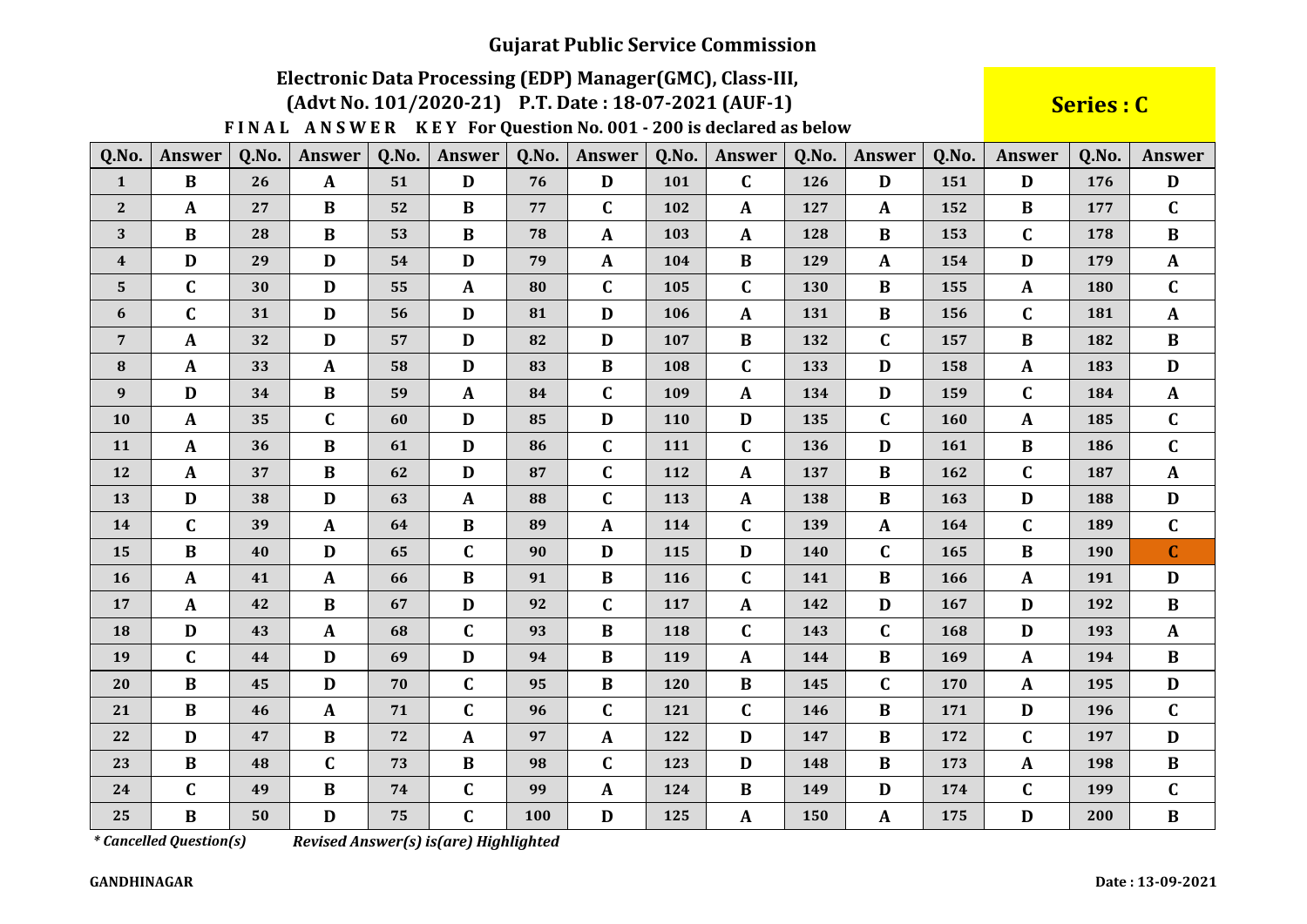# Electronic Data Processing (EDP) Manager (GMC), Class-III,

(Advt No. 101/2020-21) P.T. Date: 18-07-2021 (AUF-1)

FINAL ANSWER KEY For Question No. 001 - 200 is declared as below

**Series: D** 

| Q.No.            | <b>Answer</b> | Q.No. | <b>Answer</b> | Q.No. | Answer       | Q.No. | Answer       | Q.No. | <b>Answer</b> | Q.No. | Answer       | Q.No. | Answer       | Q.No. | Answer       |
|------------------|---------------|-------|---------------|-------|--------------|-------|--------------|-------|---------------|-------|--------------|-------|--------------|-------|--------------|
| $\mathbf{1}$     | $\bf{B}$      | 26    | $\mathbf{D}$  | 51    | $\bf{B}$     | 76    | $\mathbf{A}$ | 101   | $\bf{B}$      | 126   | $\mathbf{C}$ | 151   | D            | 176   | $\mathbf{A}$ |
| $\boldsymbol{2}$ | $\mathbf D$   | 27    | $\mathbf C$   | 52    | A            | 77    | B            | 102   | $\mathbf D$   | 127   | $\mathbf{A}$ | 152   | B            | 177   | D            |
| 3                | $\bf{B}$      | 28    | $\mathbf{A}$  | 53    | $\bf{B}$     | 78    | $\mathbf C$  | 103   | $\mathbf C$   | 128   | $\mathbf C$  | 153   | A            | 178   | D            |
| $\boldsymbol{4}$ | $\mathbf C$   | 29    | $\mathbf{A}$  | 54    | D            | 79    | $\bf{B}$     | 104   | $\bf{B}$      | 129   | $\mathbf A$  | 154   | B            | 179   | $\mathbf{A}$ |
| 5                | $\bf{B}$      | 30    | $\mathbf C$   | 55    | $\mathbf{C}$ | 80    | D            | 105   | $\mathbf C$   | 130   | $\bf{B}$     | 155   | D            | 180   | $\mathbf{A}$ |
| 6                | $\mathbf{A}$  | 31    | $\mathbf D$   | 56    | $\mathbf C$  | 81    | D            | 106   | $\bf{B}$      | 131   | $\mathbf{C}$ | 156   | $\mathbf C$  | 181   | $\mathbf{D}$ |
| $\overline{7}$   | $\bf{B}$      | 32    | D             | 57    | A            | 82    | $\bf{B}$     | 107   | $\bf{B}$      | 132   | D            | 157   | D            | 182   | $\mathbf C$  |
| 8                | $\bf{B}$      | 33    | $\bf{B}$      | 58    | A            | 83    | $\bf{B}$     | 108   | $\bf{B}$      | 133   | D            | 158   | B            | 183   | $\mathbf{A}$ |
| 9                | D             | 34    | $\mathbf C$   | 59    | D            | 84    | D            | 109   | $\mathbf{D}$  | 134   | $\bf{B}$     | 159   | $\mathbf C$  | 184   | $\mathbf{C}$ |
| 10               | D             | 35    | $\mathbf{D}$  | 60    | $\mathbf{A}$ | 85    | $\mathbf{A}$ | 110   | $\mathbf{A}$  | 135   | $\mathbf{A}$ | 160   | B            | 185   | D            |
| 11               | D             | 36    | $\mathbf C$   | 61    | A            | 86    | D            | 111   | $\bf{B}$      | 136   | D            | 161   | $\mathbf{A}$ | 186   | D            |
| 12               | D             | 37    | $\mathbf C$   | 62    | $\mathbf{A}$ | 87    | D            | 112   | $\mathbf C$   | 137   | $\mathbf{A}$ | 162   | B            | 187   | $\mathbf C$  |
| 13               | $\mathbf{A}$  | 38    | $\mathbf C$   | 63    | $\mathbf{D}$ | 88    | $\mathbf D$  | 113   | D             | 138   | $\bf{B}$     | 163   | $\mathbf D$  | 188   | $\bf{B}$     |
| 14               | $\bf{B}$      | 39    | $\mathbf{A}$  | 64    | $\mathbf C$  | 89    | $\mathbf{A}$ | 114   | D             | 139   | $\mathbf{A}$ | 164   | $\mathbf{A}$ | 189   | $\mathbf{A}$ |
| 15               | $\mathbf C$   | 40    | $\mathbf{D}$  | 65    | $\bf{B}$     | 90    | D            | 115   | $\mathbf C$   | 140   | $\bf{B}$     | 165   | $\mathbf C$  | 190   | $\mathbf{C}$ |
| 16               | $\bf{B}$      | 41    | $\bf{B}$      | 66    | $\mathbf{A}$ | 91    | D            | 116   | D             | 141   | $\mathbf{C}$ | 166   | $\mathbf C$  | 191   | D            |
| 17               | $\bf{B}$      | 42    | $\mathbf C$   | 67    | A            | 92    | D            | 117   | $\bf{B}$      | 142   | $\mathbf{A}$ | 167   | $\mathbf{A}$ | 192   | $\bf{B}$     |
| 18               | D             | 43    | $\bf{B}$      | 68    | D            | 93    | $\mathbf A$  | 118   | $\bf{B}$      | 143   | $\mathbf{A}$ | 168   | $\mathbf D$  | 193   | $\mathbf C$  |
| 19               | $\mathbf{A}$  | 44    | $\bf{B}$      | 69    | $\mathbf C$  | 94    | $\bf{B}$     | 119   | $\mathbf{A}$  | 144   | $\bf{B}$     | 169   | $\mathbf C$  | 194   | D            |
| 20               | D             | 45    | $\bf{B}$      | 70    | $\bf{B}$     | 95    | $\mathbf C$  | 120   | $\mathbf C$   | 145   | $\mathbf C$  | 170   | $\mathbf C$  | 195   | $\mathbf{A}$ |
| 21               | $\mathbf C$   | 46    | $\mathbf C$   | 71    | A            | 96    | $\bf{B}$     | 121   | $\mathbf C$   | 146   | $\mathbf{A}$ | 171   | $\bf{B}$     | 196   | $\mathbf C$  |
| 22               | $\mathbf{A}$  | 47    | $\mathbf{A}$  | 72    | B            | 97    | D            | 122   | $\mathbf{A}$  | 147   | $\bf{B}$     | 172   | $\mathbf C$  | 197   | $\bf{B}$     |
| 23               | $\bf{B}$      | 48    | $\mathbf C$   | 73    | $\mathbf{A}$ | 98    | C            | 123   | $\mathbf{A}$  | 148   | $\mathbf{C}$ | 173   | D            | 198   | $\mathbf{A}$ |
| 24               | $\mathbf{C}$  | 49    | $\mathbf{A}$  | 74    | D            | 99    | D            | 124   | $\mathbf C$   | 149   | $\mathbf{A}$ | 174   | $\mathbf C$  | 199   | $\mathbf C$  |
| 25               | $\mathbf C$   | 50    | $\mathbf{D}$  | 75    | D            | 100   | $\mathbf C$  | 125   | $\mathbf{D}$  | 150   | $\mathbf D$  | 175   | B            | 200   | ${\bf A}$    |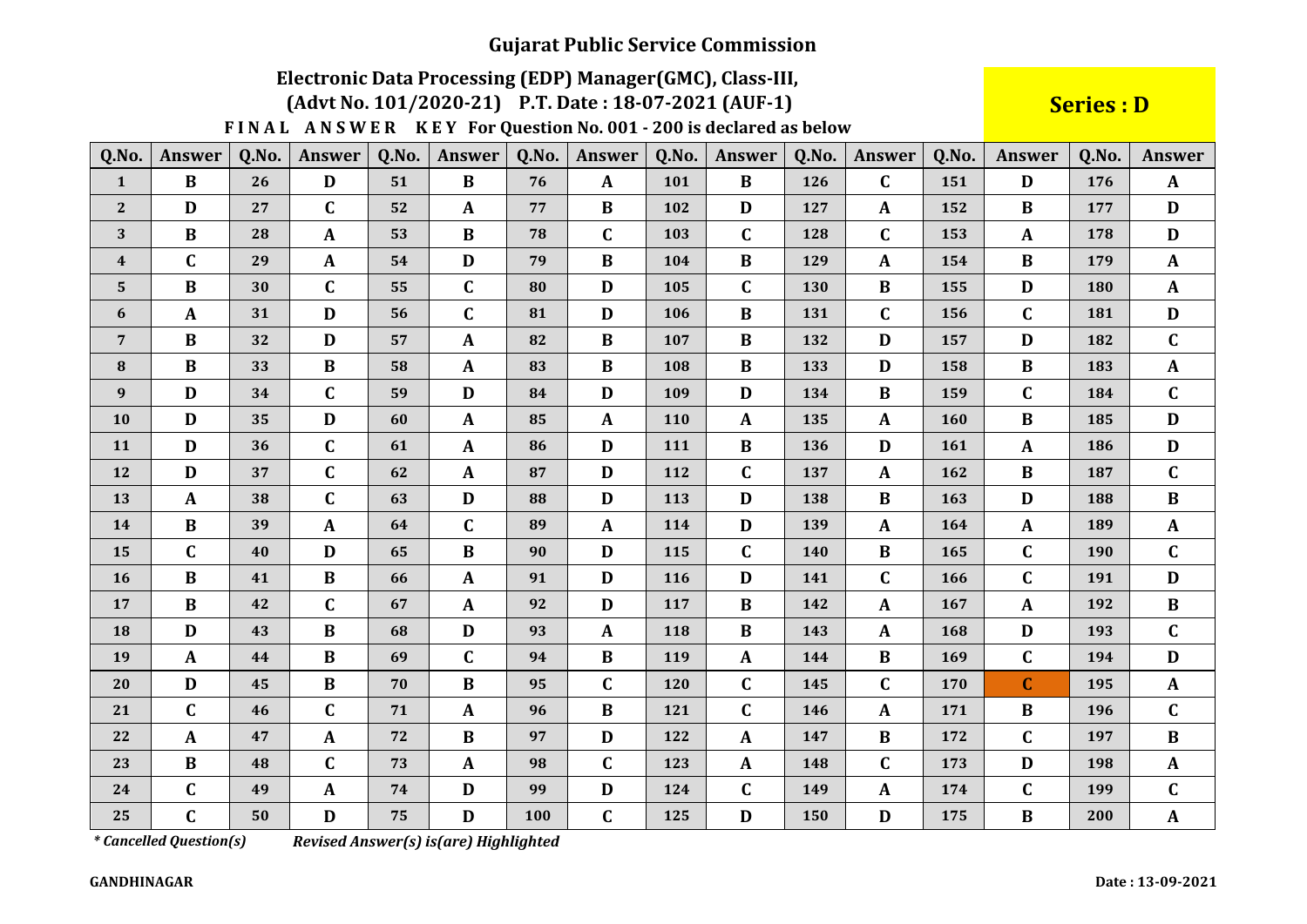### Electronic Data Processing (EDP) Manager (GMC), Class-III,

(Advt No. 101/2020-21) P.T. Date: 18-07-2021 (AUF-2)

FINAL ANSWER KEY For Question No. 001 - 200 is declared as below

**Series: A** 

| Q.No.            | <b>Answer</b> | Q.No. | <b>Answer</b> | Q.No. | <b>Answer</b> | Q.No. | <b>Answer</b> | Q.No. | <b>Answer</b> | Q.No.      | <b>Answer</b> | Q.No. | <b>Answer</b> | Q.No. | Answer       |
|------------------|---------------|-------|---------------|-------|---------------|-------|---------------|-------|---------------|------------|---------------|-------|---------------|-------|--------------|
| $\mathbf{1}$     | D             | 26    | $\mathbf C$   | 51    | D             | 76    | $\mathbf C$   | 101   | $\bf{B}$      | 126        | $\mathbf{A}$  | 151   | D             | 176   | $\ast$       |
| $\mathbf{2}$     | $\bf{B}$      | 27    | D             | 52    | A             | 77    | D             | 102   | D             | 127        | D             | 152   | B             | 177   | D            |
| 3                | $\mathbf C$   | 28    | $\mathbf C$   | 53    | A             | 78    | B             | 103   | D             | 128        | $\mathbf{A}$  | 153   | $\mathbf{A}$  | 178   | D            |
| $\boldsymbol{4}$ | $\bf{B}$      | 29    | $\bf{B}$      | 54    | $\bf{B}$      | 79    | $\mathbf C$   | 104   | $\bf{B}$      | 129        | $\mathbf{C}$  | 154   | $\bf{B}$      | 179   | D            |
| ${\bf 5}$        | $\mathbf{A}$  | 30    | $\bf{B}$      | 55    | D             | 80    | $\mathbf C$   | 105   | $\bf{B}$      | 130        | $\mathbf C$   | 155   | D             | 180   | $\mathbf{C}$ |
| $\boldsymbol{6}$ | $\mathbf{A}$  | 31    | $\bf{B}$      | 56    | $\mathbf C$   | 81    | $\bf{B}$      | 106   | $\mathbf C$   | 131        | $\mathbf C$   | 156   | D             | 181   | D            |
| $\overline{7}$   | $\mathbf{A}$  | 32    | $\mathbf{A}$  | 57    | $\bf{B}$      | 82    | $\bf{B}$      | 107   | D             | 132        | $\bf{B}$      | 157   | $\mathbf{C}$  | 182   | $\mathbf{A}$ |
| 8                | $\mathbf{A}$  | 33    | $\mathbf{A}$  | 58    | A             | 83    | C             | 108   | D             | 133        | $\mathbf C$   | 158   | D             | 183   | $\mathbf{A}$ |
| $\boldsymbol{9}$ | $\mathbf C$   | 34    | $\mathbf{A}$  | 59    | D             | 84    | $\mathbf C$   | 109   | B             | 134        | $\mathbf C$   | 159   | D             | 184   | $\mathbf{C}$ |
| 10               | D             | 35    | $\mathbf{A}$  | 60    | B             | 85    | $\mathbf{A}$  | 110   | D             | 135        | $\mathbf C$   | 160   | $\mathbf{A}$  | 185   | $\mathbf{A}$ |
| 11               | $\mathbf{A}$  | 36    | $\mathbf{A}$  | 61    | $\mathbf C$   | 86    | $\bf{B}$      | 111   | D             | 136        | $\mathbf C$   | 161   | B             | 186   | $\bf{B}$     |
| 12               | $\mathbf{A}$  | 37    | $\mathbf{A}$  | 62    | A             | 87    | $\mathbf{A}$  | 112   | D             | 137        | $\mathbf{C}$  | 162   | A             | 187   | $\bf{B}$     |
| 13               | $\mathbf C$   | 38    | $\mathbf C$   | 63    | D             | 88    | $\mathbf{A}$  | 113   | $\mathbf{A}$  | 138        | $\mathbf{C}$  | 163   | $\mathbf{A}$  | 188   | $\bf{B}$     |
| 14               | $\mathbf C$   | 39    | $\mathbf C$   | 64    | A             | 89    | $\bf{B}$      | 114   | D             | 139        | $\mathbf{C}$  | 164   | $\mathbf{C}$  | 189   | $\bf{B}$     |
| 15               | $\mathbf C$   | 40    | $\mathbf{D}$  | 65    | $\mathbf C$   | 90    | D             | 115   | $\bf{B}$      | <b>140</b> | $\bf{B}$      | 165   | $\mathbf{A}$  | 190   | $\mathbf{C}$ |
| 16               | $\mathbf{A}$  | 41    | $\mathbf{A}$  | 66    | D             | 91    | D             | 116   | $\mathbf D$   | 141        | $\bf{B}$      | 166   | D             | 191   | $\mathbf C$  |
| 17               | C             | 42    | D             | 67    | $\mathbf C$   | 92    | $\mathbf{A}$  | 117   | $\ast$        | 142        | D             | 167   | B             | 192   | $\mathbf{C}$ |
| 18               | $\bf{B}$      | 43    | $\bf{B}$      | 68    | $\bf{B}$      | 93    | $\mathbf C$   | 118   | $\mathbf C$   | 143        | $\mathbf C$   | 168   | D             | 193   | $\bf{B}$     |
| 19               | D             | 44    | $\mathbf C$   | 69    | D             | 94    | $\mathbf{A}$  | 119   | D             | 144        | B             | 169   | $\mathbf{A}$  | 194   | $\mathbf C$  |
| 20               | $\mathbf{A}$  | 45    | $\mathbf C$   | 70    | $\bf{B}$      | 95    | $\mathbf C$   | 120   | D             | 145        | $\mathbf C$   | 170   | D             | 195   | $\mathbf D$  |
| 21               | $\bf{B}$      | 46    | $\bf{B}$      | 71    | B             | 96    | $\bf{B}$      | 121   | $\mathbf C$   | 146        | D             | 171   | $\mathbf{C}$  | 196   | $\bf{B}$     |
| 22               | $\mathbf{A}$  | 47    | $\mathbf{A}$  | 72    | $\mathbf C$   | 97    | $\mathbf C$   | 122   | $\bf{B}$      | 147        | $\ast$        | 172   | A             | 197   | $\mathbf{A}$ |
| 23               | $\mathbf{A}$  | 48    | B             | 73    | $\mathbf C$   | 98    | C             | 123   | $\mathbf C$   | 148        | A             | 173   | $\mathbf{A}$  | 198   | D            |
| 24               | D             | 49    | $\mathbf{A}$  | 74    | $\bf{B}$      | 99    | $\mathbf C$   | 124   | A             | 149        | D             | 174   | $\mathbf C$   | 199   | $\mathbf C$  |
| 25               | A             | 50    | $\mathbf C$   | 75    | $\mathbf C$   | 100   | $\mathbf A$   | 125   | $\bf{B}$      | 150        | $\mathbf{A}$  | 175   | $\mathbf C$   | 200   | $\mathbf D$  |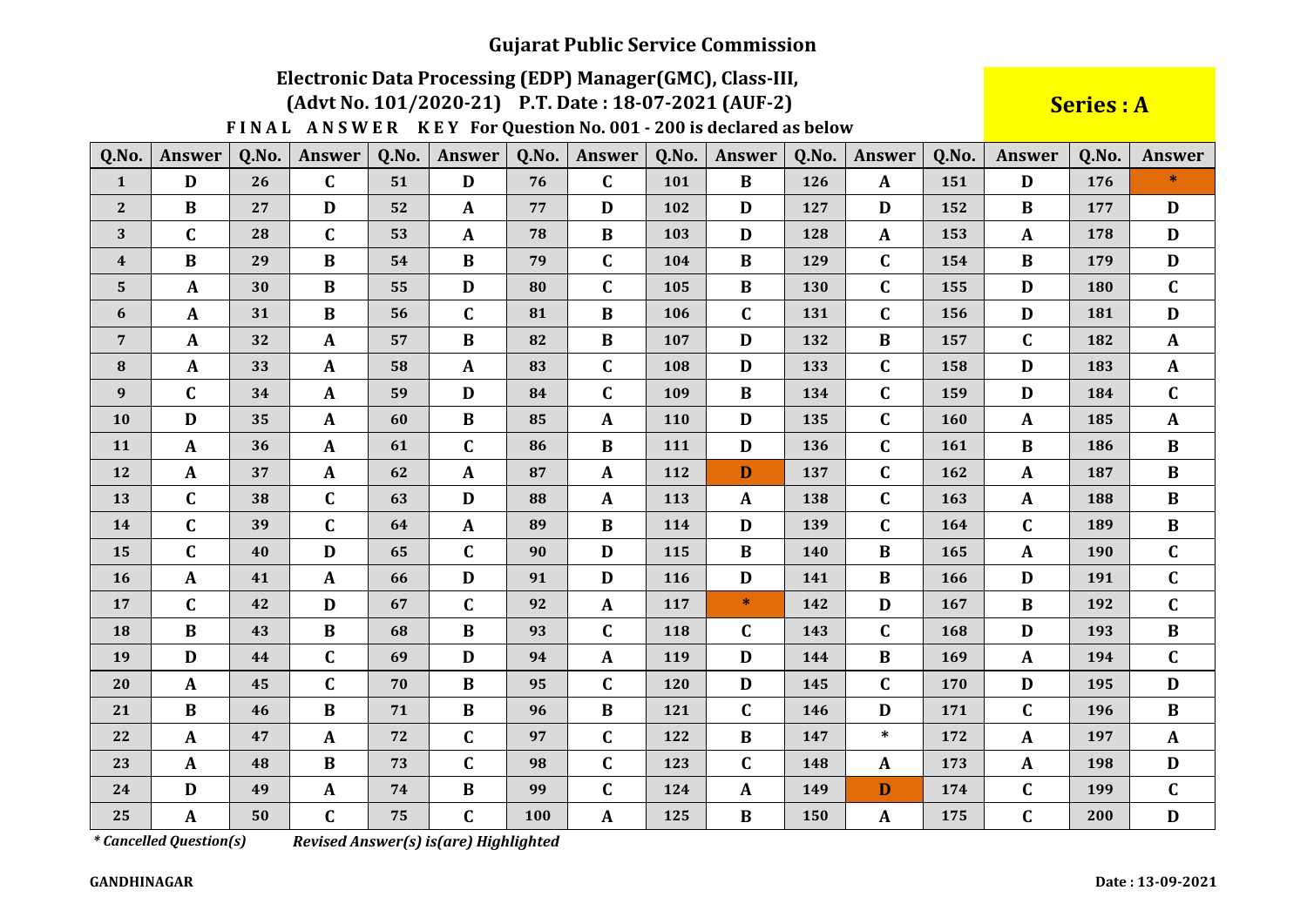## Electronic Data Processing (EDP) Manager (GMC), Class-III,

(Advt No. 101/2020-21) P.T. Date: 18-07-2021 (AUF-2)

FINAL ANSWER KEY For Question No. 001 - 200 is declared as below

**Series: B** 

| Q.No.            | Answer       | Q.No. | Answer       | Q.No. | <b>Answer</b> | Q.No. | Answer       | Q.No. | <b>Answer</b> | Q.No. | <b>Answer</b> | Q.No. | <b>Answer</b> | Q.No. | <b>Answer</b> |
|------------------|--------------|-------|--------------|-------|---------------|-------|--------------|-------|---------------|-------|---------------|-------|---------------|-------|---------------|
| $\mathbf{1}$     | D            | 26    | $\mathbf{C}$ | 51    | $\bf{B}$      | 76    | $\bf{B}$     | 101   | D             | 126   | $\ast$        | 151   | $\mathbf{C}$  | 176   | $\bf{B}$      |
| $\mathbf{2}$     | $\mathbf{A}$ | 27    | D            | 52    | A             | 77    | C            | 102   | B             | 127   | D             | 152   | B             | 177   | $\mathbf{A}$  |
| 3                | $\mathbf{A}$ | 28    | $\bf{B}$     | 53    | A             | 78    | C            | 103   | $\mathbf{A}$  | 128   | D             | 153   | $\mathbf C$   | 178   | D             |
| $\boldsymbol{4}$ | $\bf{B}$     | 29    | $\mathbf C$  | 54    | D             | 79    | C            | 104   | B             | 129   | D             | 154   | $\mathbf{A}$  | 179   | $\mathbf{C}$  |
| $\mathbf 5$      | D            | 30    | $\mathbf C$  | 55    | $\mathbf{A}$  | 80    | $\mathbf{A}$ | 105   | D             | 130   | $\mathbf C$   | 155   | $\bf{B}$      | 180   | D             |
| 6                | $\mathbf C$  | 31    | $\mathbf{D}$ | 56    | $\mathbf C$   | 81    | $\bf{B}$     | 106   | D             | 131   | $\bf{B}$      | 156   | $\mathbf{A}$  | 181   | $\mathbf C$   |
| $\overline{7}$   | $\bf{B}$     | 32    | $\bf{B}$     | 57    | D             | 82    | $\mathbf{A}$ | 107   | $\mathbf C$   | 132   | D             | 157   | D             | 182   | $\bf{B}$      |
| 8                | $\mathbf{A}$ | 33    | $\mathbf{C}$ | 58    | $\mathbf C$   | 83    | $\mathbf{A}$ | 108   | D             | 133   | D             | 158   | $\mathbf{A}$  | 183   | $\mathbf{C}$  |
| 9                | D            | 34    | $\bf{B}$     | 59    | $\bf{B}$      | 84    | $\mathbf{A}$ | 109   | D             | 134   | B             | 159   | $\mathbf C$   | 184   | $\mathbf C$   |
| 10               | $\bf{B}$     | 35    | A            | 60    | $\bf{B}$      | 85    | $\mathbf{A}$ | 110   | $\mathbf{A}$  | 135   | B             | 160   | C             | 185   | $\mathbf C$   |
| 11               | $\mathbf C$  | 36    | A            | 61    | $\bf{B}$      | 86    | A            | 111   | $\bf{B}$      | 136   | $\mathbf C$   | 161   | $\mathbf{D}$  | 186   | $\mathbf C$   |
| 12               | $\mathbf{A}$ | 37    | $\mathbf{A}$ | 62    | $\bf{B}$      | 87    | $\mathbf{A}$ | 112   | $\mathbf{A}$  | 137   | D             | 162   | $\mathbf{A}$  | 187   | $\mathbf C$   |
| 13               | $\mathbf{D}$ | 38    | $\mathbf{A}$ | 63    | $\mathbf C$   | 88    | $\mathbf C$  | 113   | $\mathbf{A}$  | 138   | D             | 163   | $\mathbf{A}$  | 188   | $\mathbf C$   |
| 14               | $\mathbf{A}$ | 39    | $\mathbf{C}$ | 64    | $\mathbf C$   | 89    | $\mathbf C$  | 114   | $\mathbf C$   | 139   | B             | 164   | $\mathbf{C}$  | 189   | $\mathbf C$   |
| 15               | $\mathbf C$  | 40    | D            | 65    | A             | 90    | D            | 115   | A             | 140   | D             | 165   | $\mathbf{A}$  | 190   | $\bf{B}$      |
| 16               | D            | 41    | $\mathbf{A}$ | 66    | $\bf{B}$      | 91    | $\mathbf{A}$ | 116   | $\mathbf D$   | 141   | D             | 166   | $\bf{B}$      | 191   | $\bf{B}$      |
| 17               | $\mathbf C$  | 42    | $\mathbf{A}$ | 67    | $\mathbf{A}$  | 92    | D            | 117   | B             | 142   | D             | 167   | B             | 192   | D             |
| 18               | $\bf{B}$     | 43    | $\mathbf C$  | 68    | A             | 93    | $\bf{B}$     | 118   | D             | 143   | $\mathbf{A}$  | 168   | $\bf{B}$      | 193   | $\mathbf C$   |
| 19               | D            | 44    | $\mathbf C$  | 69    | $\bf{B}$      | 94    | $\mathbf C$  | 119   | $\mathbf{A}$  | 144   | D             | 169   | B             | 194   | $\bf{B}$      |
| 20               | $\bf{B}$     | 45    | $\mathbf C$  | 70    | D             | 95    | $\mathbf C$  | 120   | D             | 145   | $\bf{B}$      | 170   | $\mathbf{C}$  | 195   | $\mathbf C$   |
| 21               | $\bf{B}$     | 46    | $\mathbf{A}$ | 71    | D             | 96    | $\bf{B}$     | 121   | $\mathbf C$   | 146   | D             | 171   | $\mathbf{C}$  | 196   | D             |
| 22               | $\mathbf C$  | 47    | $\mathbf C$  | 72    | $\mathbf{A}$  | 97    | $\mathbf{A}$ | 122   | $\mathbf{A}$  | 147   | $\ast$        | 172   | $\mathbf{C}$  | 197   | $\ast$        |
| 23               | $\mathbf C$  | 48    | $\bf{B}$     | 73    | $\mathbf C$   | 98    | $\bf{B}$     | 123   | $\mathbf{A}$  | 148   | $\mathbf C$   | 173   | B             | 198   | $\mathbf{A}$  |
| 24               | $\bf{B}$     | 49    | D            | 74    | A             | 99    | $\mathbf{A}$ | 124   | $\mathbf C$   | 149   | D             | 174   | $\mathbf C$   | 199   | D             |
| 25               | $\mathbf C$  | 50    | $\mathbf{A}$ | 75    | $\mathbf C$   | 100   | $\mathbf C$  | 125   | $\mathbf C$   | 150   | D             | 175   | $\mathbf D$   | 200   | ${\bf A}$     |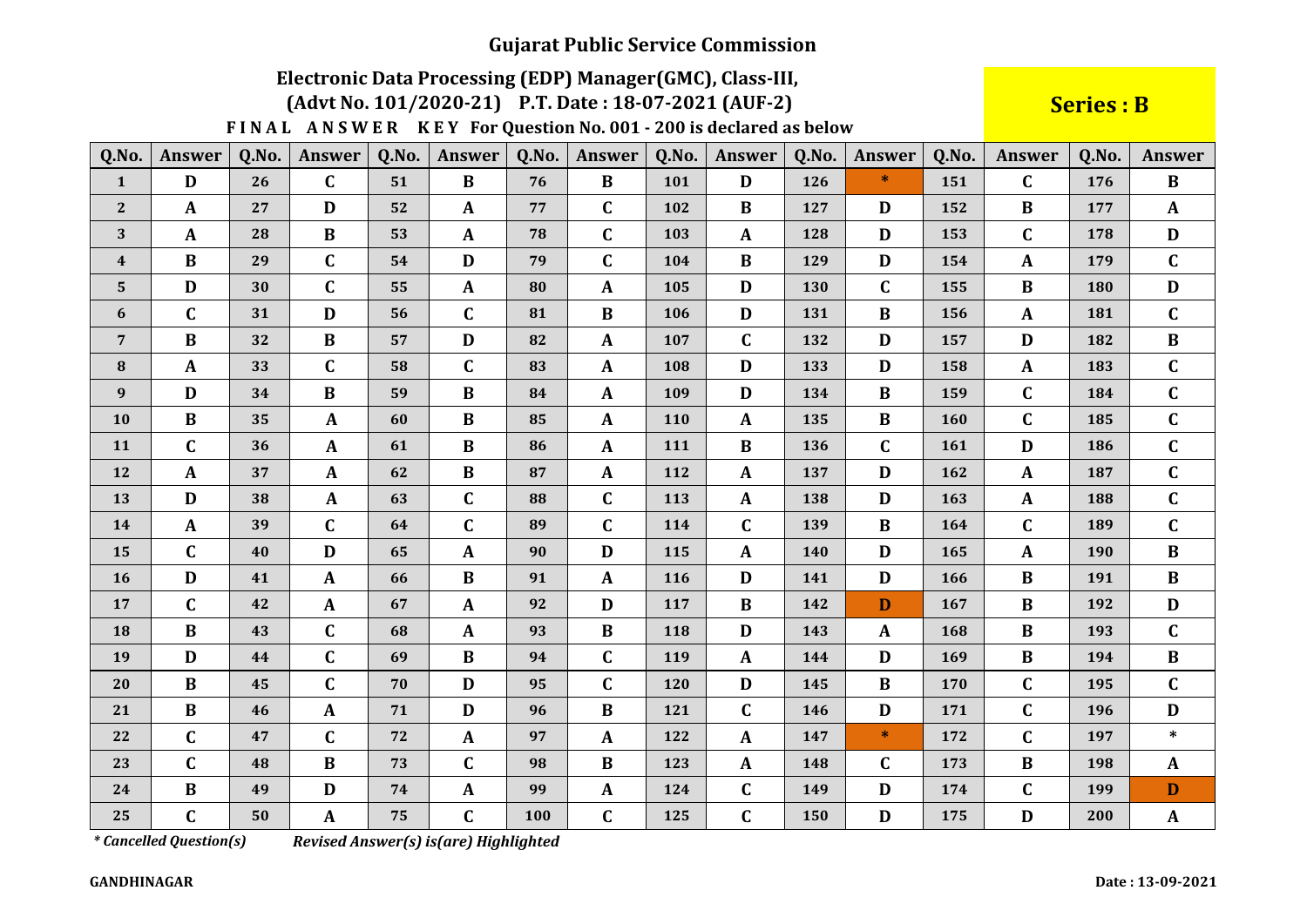# Electronic Data Processing (EDP) Manager (GMC), Class-III,

(Advt No. 101/2020-21) P.T. Date: 18-07-2021 (AUF-2)

FINAL ANSWER KEY For Question No. 001 - 200 is declared as below

**Series: C** 

| Q.No.            | <b>Answer</b> | Q.No. | <b>Answer</b> | Q.No. | <b>Answer</b> | Q.No. | <b>Answer</b> | Q.No.      | <b>Answer</b> | Q.No.      | Answer       | Q.No. | <b>Answer</b> | Q.No. | Answer       |
|------------------|---------------|-------|---------------|-------|---------------|-------|---------------|------------|---------------|------------|--------------|-------|---------------|-------|--------------|
| $\mathbf{1}$     | $\bf{B}$      | 26    | $\bf{B}$      | 51    | $\mathbf{A}$  | 76    | $\mathbf C$   | 101        | $\mathbf{C}$  | 126        | $\bf{B}$     | 151   | D             | 176   | D            |
| $\sqrt{2}$       | $\mathbf{A}$  | 27    | $\mathbf{A}$  | 52    | A             | 77    | $\bf{B}$      | 102        | $\bf{B}$      | 127        | B            | 152   | D             | 177   | $\mathbf C$  |
| $\mathbf{3}$     | $\mathbf{A}$  | 28    | $\mathbf{A}$  | 53    | $\mathbf C$   | 78    | $\mathbf{A}$  | 103        | $\mathbf C$   | 128        | B            | 153   | $\mathbf{A}$  | 178   | D            |
| $\boldsymbol{4}$ | $\mathbf{A}$  | 29    | $\bf{B}$      | 54    | $\mathbf C$   | 79    | $\mathbf D$   | 104        | $\mathbf C$   | 129        | B            | 154   | $\mathbf D$   | 179   | D            |
| $5\phantom{.}$   | $\mathbf{A}$  | 30    | D             | 55    | $\mathbf C$   | 80    | $\bf{B}$      | 105        | $\mathbf C$   | 130        | $\mathbf C$  | 155   | $\bf{B}$      | 180   | $\mathbf{A}$ |
| 6                | $\mathbf{A}$  | 31    | D             | 56    | $\mathbf{A}$  | 81    | $\mathbf C$   | 106        | $\mathbf C$   | 131        | $\mathbf C$  | 156   | $\mathbf{D}$  | 181   | $\bf{B}$     |
| $\overline{7}$   | $\mathbf{A}$  | 32    | $\mathbf{A}$  | 57    | $\mathbf C$   | 82    | $\mathbf{A}$  | 107        | $\mathbf C$   | 132        | $\mathbf C$  | 157   | $\ast$        | 182   | $\mathbf{A}$ |
| 8                | $\mathbf C$   | 33    | $\mathbf C$   | 58    | $\bf{B}$      | 83    | D             | 108        | $\mathbf C$   | 133        | $\bf{B}$     | 158   | $\mathbf C$   | 183   | $\mathbf{A}$ |
| 9                | $\mathbf C$   | 34    | $\mathbf{A}$  | 59    | D             | 84    | $\mathbf{A}$  | 109        | $\mathbf C$   | 134        | $\mathbf{C}$ | 159   | D             | 184   | $\mathbf{C}$ |
| 10               | D             | 35    | $\mathbf C$   | 60    | $\mathbf{A}$  | 85    | $\mathbf C$   | <b>110</b> | $\bf{B}$      | 135        | D            | 160   | D             | 185   | $\mathbf{A}$ |
| 11               | $\mathbf{A}$  | 36    | $\bf{B}$      | 61    | $\bf{B}$      | 86    | $\mathbf D$   | 111        | $\bf{B}$      | 136        | $\bf{B}$     | 161   | $\mathbf C$   | 186   | D            |
| 12               | D             | 37    | $\mathbf C$   | 62    | $\mathbf{A}$  | 87    | $\mathbf C$   | 112        | D             | 137        | $\mathbf{A}$ | 162   | $\bf{B}$      | 187   | $\bf{B}$     |
| 13               | $\bf{B}$      | 38    | $\mathbf C$   | 63    | A             | 88    | $\bf{B}$      | 113        | $\mathbf C$   | 138        | D            | 163   | $\mathbf C$   | 188   | $\mathbf{D}$ |
| 14               | $\mathbf C$   | 39    | $\mathbf C$   | 64    | D             | 89    | D             | 114        | $\bf{B}$      | 139        | $\mathbf C$  | 164   | $\mathbf{A}$  | 189   | $\mathbf{A}$ |
| 15               | $\mathbf C$   | 40    | $\mathbf{A}$  | 65    | A             | 90    | $\bf{B}$      | 115        | $\mathbf C$   | <b>140</b> | D            | 165   | $\bf{B}$      | 190   | D            |
| 16               | $\bf{B}$      | 41    | D             | 66    | $\mathbf C$   | 91    | $\bf{B}$      | 116        | D             | 141        | $\bf{B}$     | 166   | $\mathbf{A}$  | 191   | $\mathbf{C}$ |
| 17               | $\mathbf{A}$  | 42    | $\bf{B}$      | 67    | D             | 92    | $\mathbf C$   | 117        | $\ast$        | 142        | D            | 167   | D             | 192   | $\mathbf{A}$ |
| 18               | $\bf{B}$      | 43    | $\mathbf C$   | 68    | $\mathbf C$   | 93    | $\mathbf C$   | 118        | $\mathbf{A}$  | 143        | D            | 168   | $\mathbf{A}$  | 193   | $\mathbf{A}$ |
| 19               | $\mathbf{A}$  | 44    | $\bf{B}$      | 69    | $\bf{B}$      | 94    | $\bf{B}$      | 119        | D             | 144        | $\bf{B}$     | 169   | $\mathbf C$   | 194   | $\mathbf C$  |
| 20               | $\mathbf C$   | 45    | $\mathbf A$   | 70    | $\bf{B}$      | 95    | $\mathbf C$   | 120        | $\mathbf{A}$  | 145        | $\bf{B}$     | 170   | $\mathbf C$   | 195   | $\mathbf C$  |
| 21               | $\bf{B}$      | 46    | $\mathbf{A}$  | 71    | D             | 96    | $\mathbf C$   | 121        | D             | 146        | $\mathbf C$  | 171   | D             | 196   | $\ast$       |
| 22               | $\bf{B}$      | 47    | $\mathbf{A}$  | 72    | $\mathbf{A}$  | 97    | D             | 122        | $\mathbf{A}$  | 147        | D            | 172   | $\bf{B}$      | 197   | D            |
| 23               | $\mathbf C$   | 48    | $\mathbf A$   | 73    | A             | 98    | $\bf{B}$      | 123        | $\mathbf{A}$  | 148        | D            | 173   | $\mathbf{A}$  | 198   | D            |
| 24               | $\mathbf C$   | 49    | $\mathbf C$   | 74    | $\bf{B}$      | 99    | $\mathbf C$   | 124        | $\mathbf C$   | 149        | $\bf{B}$     | 174   | $\bf{B}$      | 199   | D            |
| 25               | A             | 50    | $\mathbf{D}$  | 75    | D             | 100   | $\mathbf C$   | 125        | A             | 150        | D            | 175   | $\mathbf D$   | 200   | $\mathbf{C}$ |